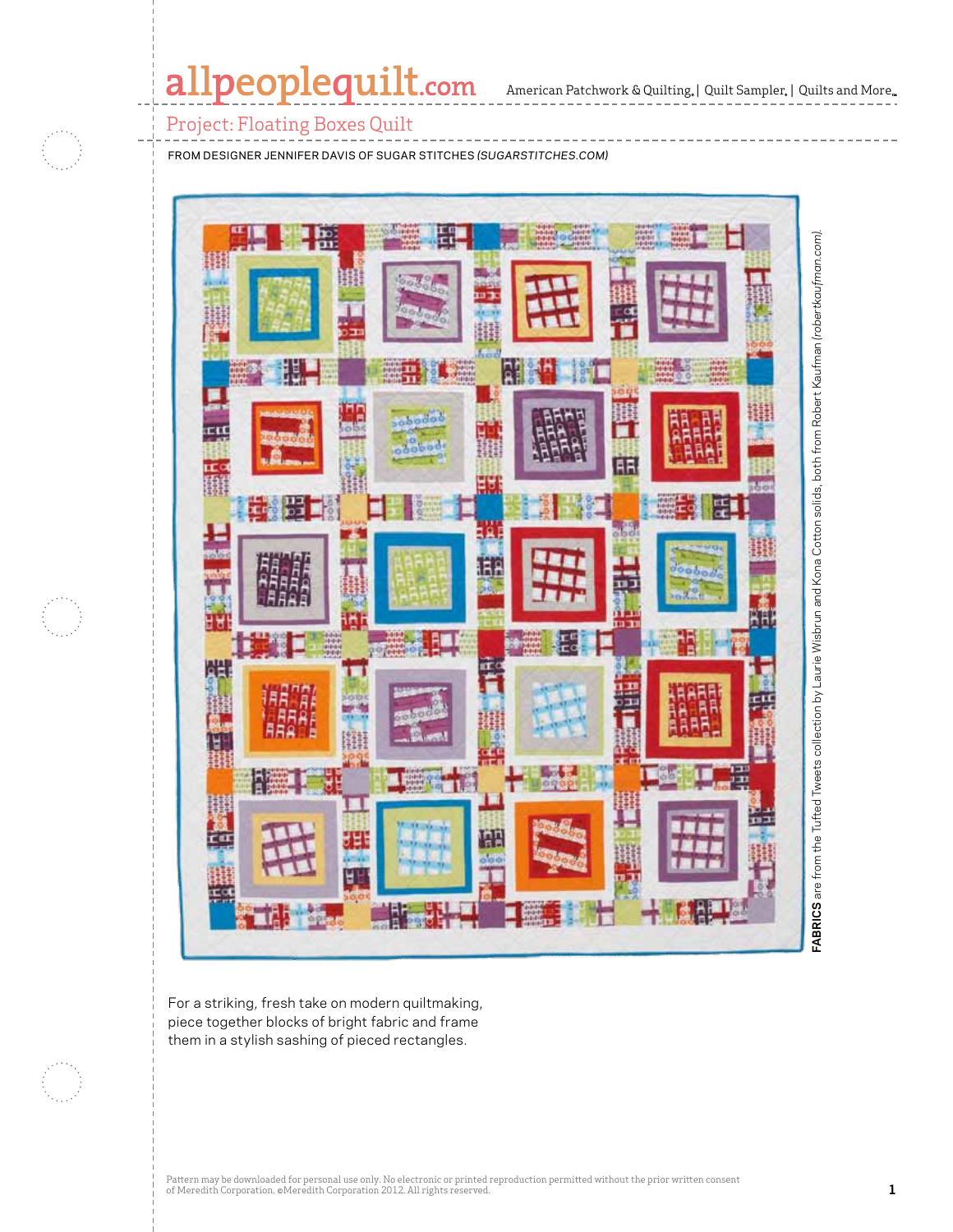# allpeoplequilt.com

American Patchwork & Quilting,  $|$  Quilt Sampler,  $|$  Quilts and More,

Project: Floating Boxes Quilt

### **Materials**

- 8-1⁄<sub>3</sub>-yard pieces assorted medium-scale prints in green, purple, red, and blue (blocks, sashing)
- 8-1⁄8-yard pieces assorted small-scale prints in red, purple, green, blue, orange, and lilac (sashing)
- 8-1⁄2-yard pieces assorted solids in blue, green, gray, purple, yellow, red, orange, and lilac (blocks, sashing squares)
- 31⁄8 yards solid white (blocks, border)
- **•** 2⁄<sub>3</sub> yard solid blue (binding)
- **51⁄4 yards backing fabric**
- **•**  <sup>78</sup>×93" batting
- <sup>•</sup> 12<sup>1</sup>/<sub>2</sub>" square acrylic ruler

#### Finished quilt: 691/2×841/2" Finished blocks: 12" square

Quantities are for 44/45"-wide, 100% cotton fabrics.

Measurements include  $\frac{1}{4}$ " seam allowances. Sew with right sides together unless otherwise stated.

## Cut Fabrics

Cut pieces in the order that follows in each section. Cut border strips lengthwise (parallel to the selvages).

To get the look she desired, designer Jennifer Davis cut many pieces purposely off-grain. If you choose to do this, be careful not to stretch bias edges of pieces when joining pieces.

**From assorted medium-scale prints, cut:**

**•**  20—61⁄2" squares **From remaining medium-scale prints and the small-scale prints, cut:**

- **294–21/2×31/2**" rectangles for sashing
- **From each assorted solid, cut:**
- **•**  4—31⁄2" sashing squares (you will use 30 of the 32 total cut)

**From solid white, cut:**

- **2–31/2×781/2**" border strips
- **2–31/2×691/2**" border strips
- **•** 6-21⁄2×151⁄2" strips
- **•** 22-21/<sub>2</sub>×141/<sub>2</sub>" strips
- **•** 12–21⁄2×131⁄2" strips
- **•** 6-21/<sub>2</sub>×111/<sub>2</sub> strips
- **•** 22–21⁄<sub>2</sub>×101⁄<sub>2</sub>" strips
- **•** 12–21⁄<sub>2</sub>×91⁄<sub>2</sub>" strips
- **From solid blue, cut:**
- 8-21⁄<sub>2×42</sub>" binding strips

#### Cut and Assemble A Blocks

The following instructions result in one A block. Repeat cutting and assembly steps to make three A blocks total.

**From one solid, cut:**

- **•** 2–11⁄2×81⁄2" strips
- **•** 2-11/2×61/2" strips
- **From a second solid, cut:**
- **•** 2-2×11<sup>1</sup>/<sub>2</sub>" strips
- **•**  2—2×81⁄2" strips
- 1. Sew solid 11/2×61/2" strips to opposite edges of a mediumscale print 61/<sub>2</sub>" square (Diagram 1). Press seams away from square. Join solid 11/2×81/2" strips to remaining edges of square to make a frame (Diagram 2). Press as before.
- **2.** Sew solid  $2 \times 8\frac{1}{2}$  strips to opposite edges of Step 1 unit. Press seams away from square. Join solid 2×11<sup>1</sup>/<sub>2</sub>" strips to remaining edges to make a second frame around square (Diagram 3). Press all seams away from square.
- 3. Using solid white  $2\frac{1}{2} \times 11\frac{1}{2}$ " strips and 21/2×151/2" strips, repeat Step 2 to add a third frame to square to make a block (Diagram 4).

4. Place a 12<sup>1</sup>/<sub>2</sub>"-square acrylic ruler on block, offsetting or centering ruler as desired. Leave a minimum 1/2" of white background on each narrow side. Trim block to 12<sup>1/2</sup>" square including seam allowances.

### Cut and Assemble B Blocks

The following instructions result in one B block. Repeat cutting and assembly steps to make two B blocks total.

**From one solid, cut:**

- **•** 2–11⁄2×81⁄2" strips
- **•** 2-11/2×61/2" strips

**From a second solid, cut:**

- **•**  2—1×91⁄2" strips
- **•**  2—1×81⁄2" strips

Using one medium-scale print 61/2" square and solid strips specified in Diagram 5, repeat Cut and Assemble A blocks, steps 1–4, to make a B block.

## Cut and Assemble C **Blocks**

The following instructions result in one C block. Repeat cutting and assembly steps to make four C blocks total.

**From one solid, cut:**

- 2—1×71⁄2" strips
- **•**  2—1×61⁄2" strips

**From a second solid, cut:**

- **•** 2-11⁄2×91⁄2" strips
- **•** 2–11⁄2×71⁄2" strips

Using one medium-scale print 61/2" square and solid strips specified in Diagram 6, repeat Cut and Assemble A blocks, steps 1–4, to make a C block.

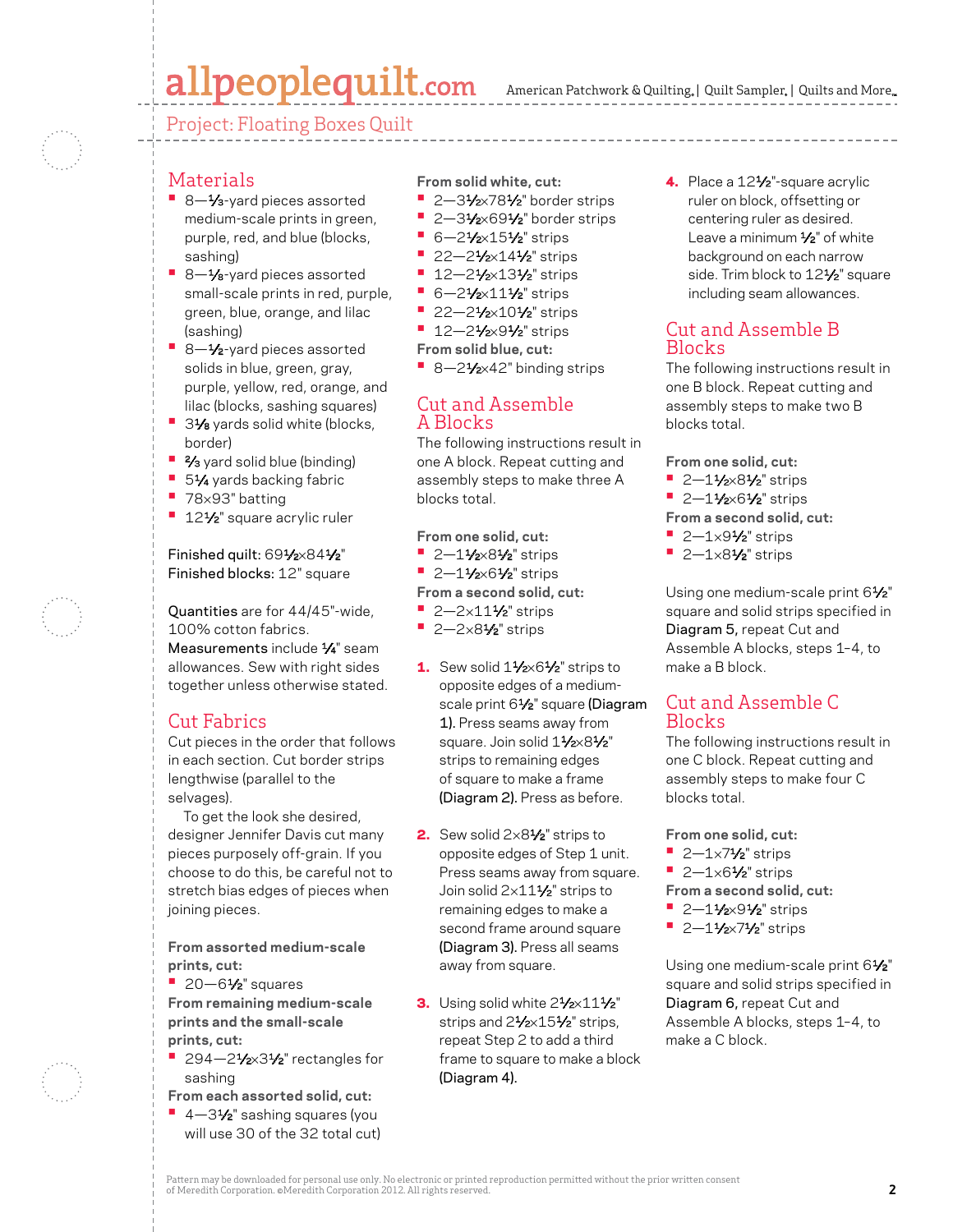# allpeoplequilt.com

American Patchwork & Quilting, | Quilt Sampler, | Quilts and More...

Project: Floating Boxes Quilt

### Cut and Assemble D Blocks

The following instructions result in one D block. Repeat cutting and assembly steps to make 7 D blocks total.

**From one solid, cut:**

- **•**  2—1×71⁄2" strips
- **•**  2—1×61⁄2" strips
- **From a second solid, cut:**
- **•** 2-2×10<sup>1</sup>/<sub>2</sub>" strips
- **•**  2—2×71⁄2" strips

Using one medium-scale print 61/2" square and solid strips specified in Diagram 7, repeat Cut and Assemble A blocks, steps 1–4, to make a D block.

### Cut and Assemble E **Blocks**

The following instructions result in one E block. Repeat cutting and assembly steps to make four E blocks total.

- **From one solid, cut:**
- 2-2×9<sup>1</sup>⁄<sub>2</sub>" strips
- **•**  2—2×61⁄2" strips

**From a second solid, cut:**

- **•** 2-1×10<sup>1</sup>/<sub>2</sub>" strips
- **•**  2—1×91⁄2" strips

Using one medium-scale print 61/2" square and solid strips specified in Diagram 8, repeat Cut and Assemble A blocks, steps 1–4, to make an E block.

# Make Sashing Units

- 1. Referring to Diagram 9, sew together six assorted 21/2×31/2" rectangles in a row to make a sashing unit. Press seams in one direction. The sashing unit should be 12<sup>1</sup>/<sub>2</sub>×3<sup>1</sup>/<sub>2</sub>" including seam allowances.
- 2. Repeat Step 1 to make 49 sashing units total.

### Assemble Quilt Center

- 1. Referring to Quilt Assembly Diagram, lay out all blocks, all sashing units, and 30 sashing squares in 11 horizontal rows. Sew together pieces in each row. Press seams toward blocks. (To prevent show through, trim sashing seams to a scant  $\frac{1}{4}$ ".)
- 2. Join rows to make quilt center. Press seams in one direction. The quilt center should be 631⁄2×781⁄2" including seam allowances.

### Add Border

Sew solid white 31/2×781/2" border strips to long edges of quilt center. Add solid white 31/2×691/2" border strips to remaining edges to complete quilt top. Press all seams toward border.

### Finish Quilt

- 1. Layer quilt top, batting, and backing; baste.
- 2. Quilt as desired. Jennifer machine-quilted a diagonal grid of straight lines spaced 2" apart in one direction and 3" apart in the other over the entire surface of her quilt.
- **3.** Bind with solid blue binding strips.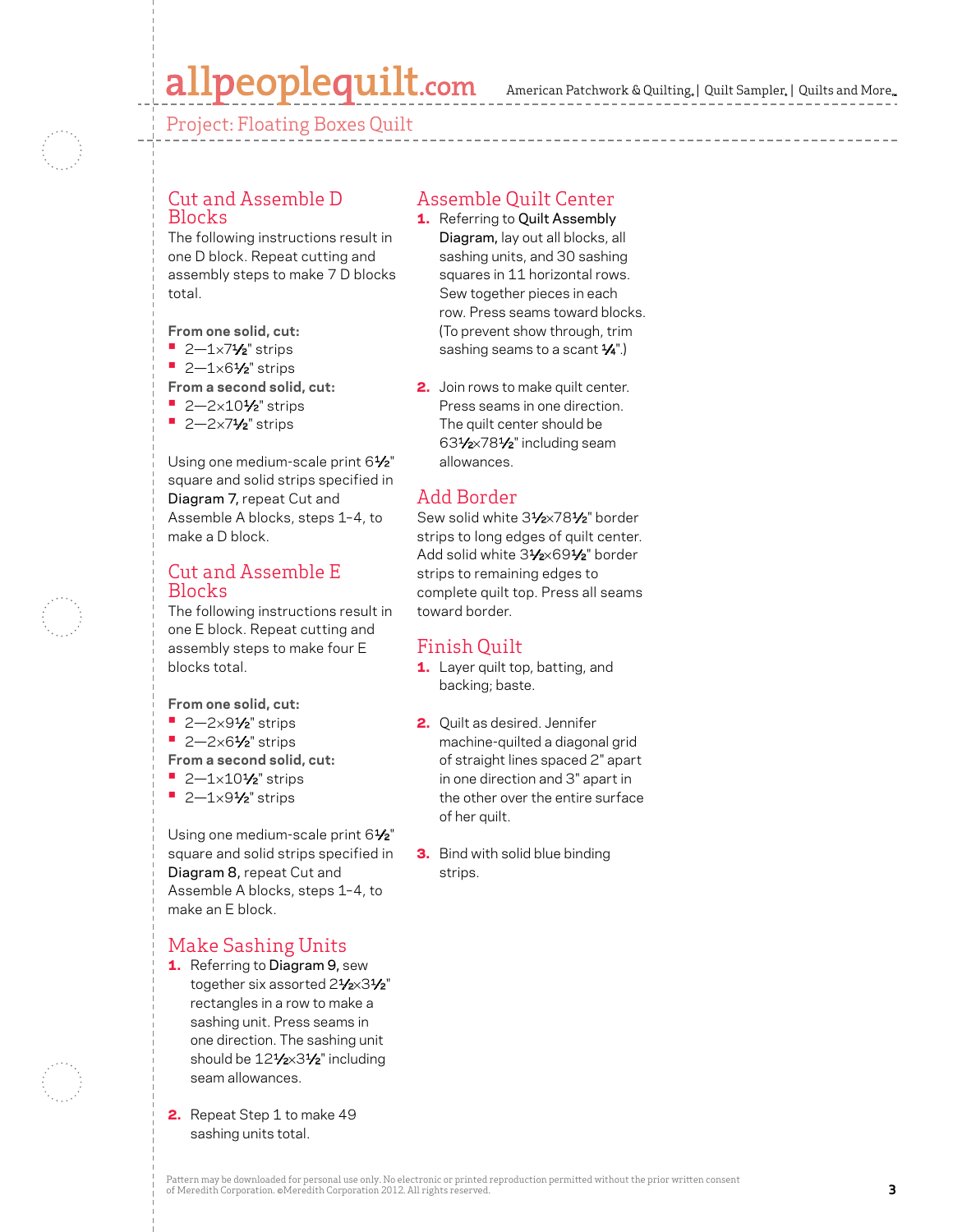# allpeoplequilt.com American Patchwork & Quilting, | Quilt Sampler, | Quilts and More..

Project: Floating Boxes Quilt



CMR 4661544









Quilts and More Summer 2012





DIAGRAM 6 BLOCK C







Pattern may be downloaded for personal use only. No electronic or printed reproduction permitted without the prior written consent of Meredith Corporation. ©Meredith Corporation 2012. All rights reserved. **4**